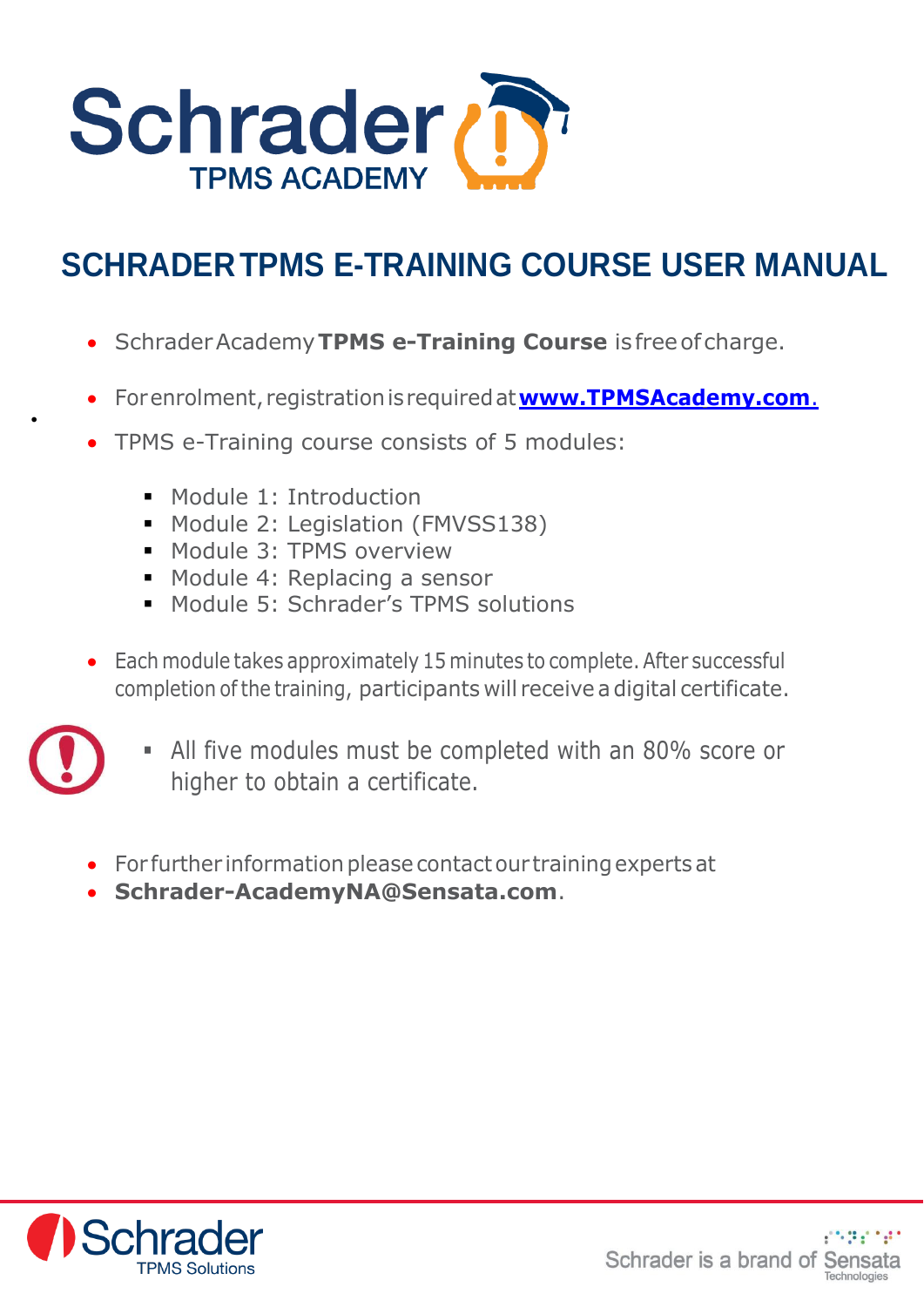| <b>Step 1</b><br>Step2<br><b>Registration</b><br>Login                                                                                                                                                                                                                                                                                                                                                                                                                                                                                                                                                                       | <b>Step 4</b><br><b>Step 3</b><br><b>Certificate</b><br><b>Training</b>                                                        |  |  |  |
|------------------------------------------------------------------------------------------------------------------------------------------------------------------------------------------------------------------------------------------------------------------------------------------------------------------------------------------------------------------------------------------------------------------------------------------------------------------------------------------------------------------------------------------------------------------------------------------------------------------------------|--------------------------------------------------------------------------------------------------------------------------------|--|--|--|
| <b>Step 1: FREE Registration</b>                                                                                                                                                                                                                                                                                                                                                                                                                                                                                                                                                                                             |                                                                                                                                |  |  |  |
| <b>Schrader</b> <sup>1</sup><br>MYTRAINING<br>English (America)<br><b>About Us</b><br><b>Training Materials</b><br>FAQ<br><b>Contact Us</b><br>Home<br><b>TPMS e-Training</b><br><b>LEARN MORE</b>                                                                                                                                                                                                                                                                                                                                                                                                                           | Type www.TPMSAcademy.com into your browser and<br>click on the REGISTER button located at the top<br>right corner of the page. |  |  |  |
| <b>TPMS Driver Education</b><br>TPMS E-training Course User<br>What To Do When Your<br>What is TPMS and How Does<br>TPMS Work?<br>Manual<br>TPMS Light Turns On<br>When your TPMS warning light comes on.<br>The training user manual explains how to<br>As its name suggests, a tire pressure<br>register and navigate through TPMS E-<br>please exercise caution. This means that one<br>monitoring system is more than a single part.<br>In fact, TPMS involves a valve and a sensor,<br>training Course.<br>or more of your tires may be at least 25%                                                                    |                                                                                                                                |  |  |  |
| Schrader <sub>(1)</sub><br>MY TRAINING<br><b>English (America)</b><br><b>About Us</b><br><b>Training Materials</b><br>FAQ<br><b>Contact Us</b><br>Home<br>ase enter your personal data<br>First Name*<br>Last Name*<br>Company Name and Address*<br>lalophone <sup>4</sup><br>Email *:<br>Insert the captcha code *<br>VOGEKU<br><sup>1</sup> By ticking the box and clicking the button, I agree and consent to the terms and<br>sanditions and privacy policy<br>(ii) By ticking this box I agree to receive e-mail communications from Schrader<br>cluding newsletters, press releases, and other product-related updates | Enter your personal details and press REGISTER.<br>Please note that all fields marked with * are<br>mandatory.                 |  |  |  |
| Step 1<br>Step2<br>Login<br><b>Registration</b>                                                                                                                                                                                                                                                                                                                                                                                                                                                                                                                                                                              | <b>Step 3</b><br>Step 4<br><b>Certificate</b><br><b>Training</b>                                                               |  |  |  |
| <b>Step 2: Login</b>                                                                                                                                                                                                                                                                                                                                                                                                                                                                                                                                                                                                         |                                                                                                                                |  |  |  |



Once registered, you will be automatically logged into<br>your customer account, you will also receive an e-mail<br>with your access details.

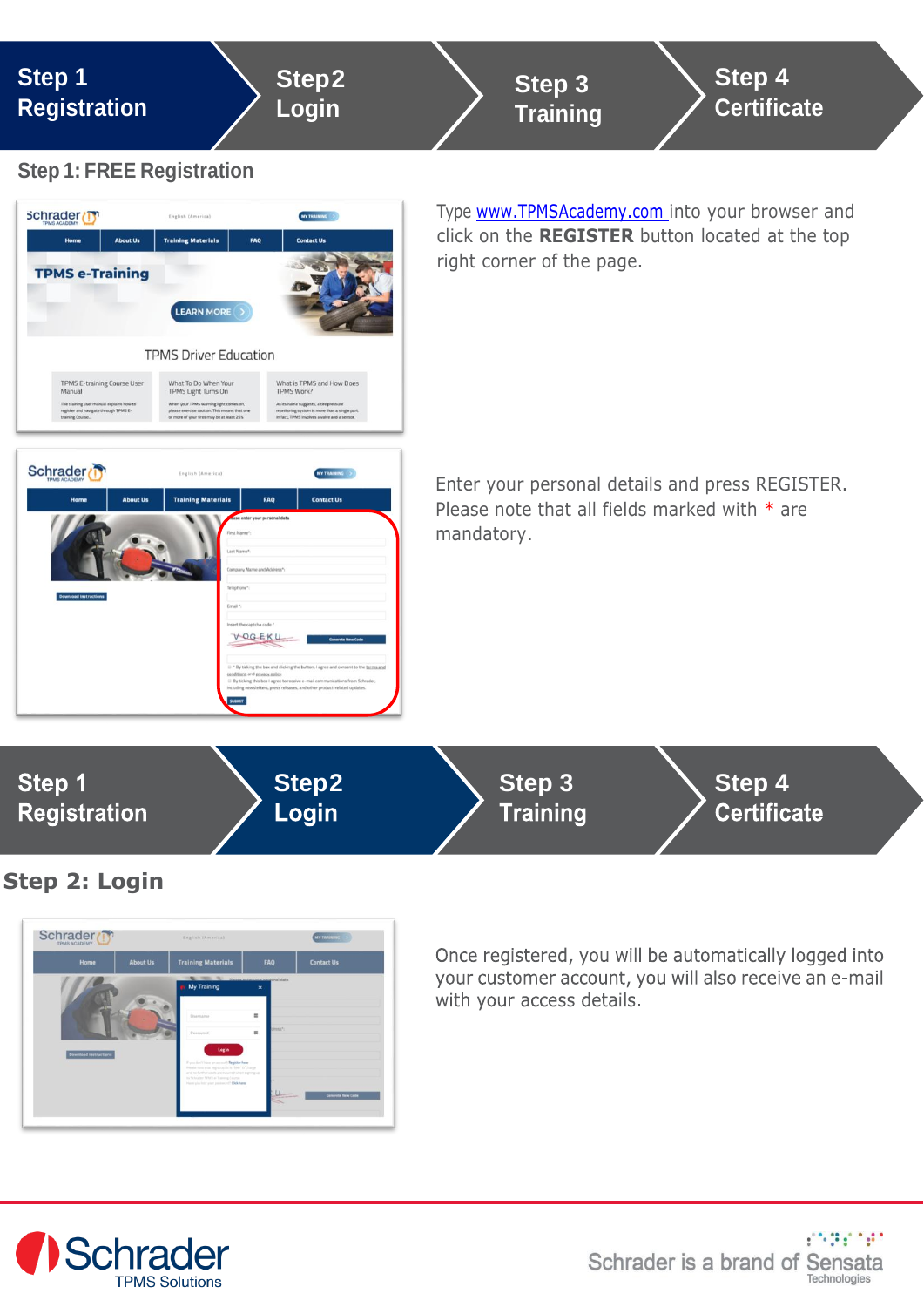



## **Step3:TPMSe-TrainingCourse**



To access training press **MY TRAINING.**



Press the **START MODULE** button to start the training. Although we suggest you complete each module chronologically, you have the ability to take them in any order.



Once you have chosen the module, please read the text carefully, mark the answer and click on the **CHECK** button. The result will be displayed immediately in green (correct answer) or red (wrong answer). If the answer is correct, you can go to the next question by pressing on the arrow. Please note, if the answer is not correct you will not be able to move to the next question.